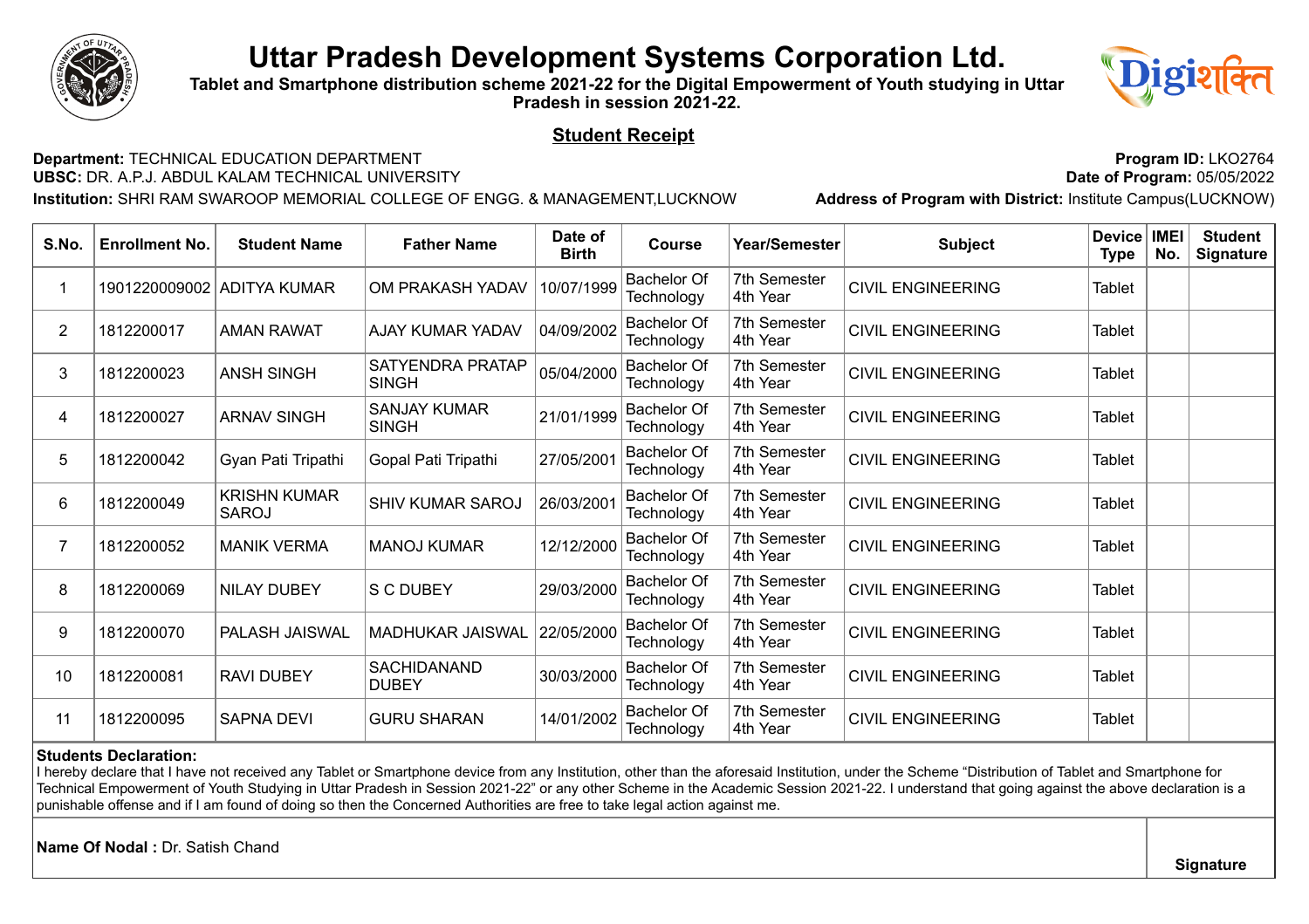

**Tablet and Smartphone distribution scheme 2021-22 for the Digital Empowerment of Youth studying in Uttar Pradesh in session 2021-22.**



### **Student Receipt**

**Department:** TECHNICAL EDUCATION DEPARTMENT **Program Program ID:** LKO2764<br>**UBSC:** DR. A.P.J. ABDUL KALAM TECHNICAL UNIVERSITY **Program**: 05/05/2022 **UBSC: DR. A.P.J. ABDUL KALAM TECHNICAL UNIVERSITY** 

**Institution:** SHRI RAM SWAROOP MEMORIAL COLLEGE OF ENGG. & MANAGEMENT,LUCKNOW **Address of Program with District:** Institute Campus(LUCKNOW)

| S.No. | <b>Enrollment No.</b> | <b>Student Name</b>                   | <b>Father Name</b>                      | Date of<br><b>Birth</b> | <b>Course</b>                    | Year/Semester            | <b>Subject</b>                                     | Device   IMEI<br><b>Type</b> | No. | <b>Student</b><br><b>Signature</b> |
|-------|-----------------------|---------------------------------------|-----------------------------------------|-------------------------|----------------------------------|--------------------------|----------------------------------------------------|------------------------------|-----|------------------------------------|
| 12    | 1812200101            | <b>SHUBHANGI</b><br><b>SRIVASTAVA</b> | <b>ASHOK KUMAR</b><br><b>SRIVASTAVA</b> | 20/05/1998              | <b>Bachelor Of</b><br>Technology | 7th Semester<br>4th Year | <b>CIVIL ENGINEERING</b>                           | Tablet                       |     |                                    |
| 13    | 1812200104            | <b>SRIJAN</b><br><b>SRIVASTAVA</b>    | <b>KRISHNA SWARUP</b><br>VERMA          | 25/09/2000              | <b>Bachelor Of</b><br>Technology | 7th Semester<br>4th Year | <b>CIVIL ENGINEERING</b>                           | Tablet                       |     |                                    |
| 14    | 1812200110            | VANSHIKA TIWARI                       | <b>SUHDIR KUMAR</b><br><b>TIWARI</b>    | 03/08/2000              | <b>Bachelor Of</b><br>Technology | 7th Semester<br>4th Year | <b>CIVIL ENGINEERING</b>                           | Tablet                       |     |                                    |
| 15    | 1812210012            | <b>AHSAN QUADRI</b>                   | <b>SYED SHAHID</b><br><b>QUADRI</b>     | 09/10/1999              | <b>Bachelor Of</b><br>Technology | 7th Semester<br>4th Year | <b>COMPUTER SCIENCE AND</b><br><b>ENGINEERING</b>  | Tablet                       |     |                                    |
| 16    | 1812210113            | <b>SUDHANSHU</b><br><b>VERMA</b>      | PRAMOD KUMAR<br>VERMA                   | 29/09/1998              | <b>Bachelor Of</b><br>Technology | 7th Semester<br>4th Year | <b>COMPUTER SCIENCE AND</b><br><b>ENGINEERING</b>  | Tablet                       |     |                                    |
| 17    | 1712210113            | <b>VAIBHAV DUBEY</b>                  | SHASHI PRAKASH<br><b>DUBEY</b>          | 11/08/1999              | <b>Bachelor Of</b><br>Technology | 7th Semester<br>4th Year | <b>COMPUTER SCIENCE AND</b><br><b>ENGINEERING</b>  | Tablet                       |     |                                    |
| 18    | 1812210122            | <b>VISHAL GAUR</b>                    | LAXMAN KUMAR<br><b>GAUR</b>             | 12/08/2000              | <b>Bachelor Of</b><br>Technology | 7th Semester<br>4th Year | COMPUTER SCIENCE AND<br><b>ENGINEERING</b>         | Tablet                       |     |                                    |
| 19    | 1812221004            | <b>DARSHIKA GUPTA</b>                 | PADAM KUMAR<br><b>GUPTA</b>             | 17/03/1999              | <b>Bachelor Of</b><br>Technology | 7th Semester<br>4th Year | <b>Electrical &amp; Electronics</b><br>Engineering | <b>Tablet</b>                |     |                                    |
| 20    | 1812220015            | <b>AKSHYA PRATAP</b><br><b>SINGH</b>  | <b>KAUSHLENDRA</b><br><b>SINGH</b>      | 10/08/2000              | <b>Bachelor Of</b><br>Technology | 7th Semester<br>4th Year | ELECTRICAL ENGINEERING                             | Tablet                       |     |                                    |
| 21    | 1812220019            | <b>ANANT YADAV</b>                    | AMAR BAHADUR<br>YADAV                   | 19/06/2001              | <b>Bachelor Of</b><br>Technology | 7th Semester<br>4th Year | ELECTRICAL ENGINEERING                             | Tablet                       |     |                                    |
| 22    | 1812220100            | TUSHAR MISHRA                         | NARENDRA MISHRA                         | 06/02/2000              | <b>Bachelor Of</b><br>Technology | 7th Semester<br>4th Year | ELECTRICAL ENGINEERING                             | Tablet                       |     |                                    |

#### **Students Declaration:**

I hereby declare that I have not received any Tablet or Smartphone device from any Institution, other than the aforesaid Institution, under the Scheme "Distribution of Tablet and Smartphone for Technical Empowerment of Youth Studying in Uttar Pradesh in Session 2021-22" or any other Scheme in the Academic Session 2021-22. I understand that going against the above declaration is a punishable offense and if I am found of doing so then the Concerned Authorities are free to take legal action against me.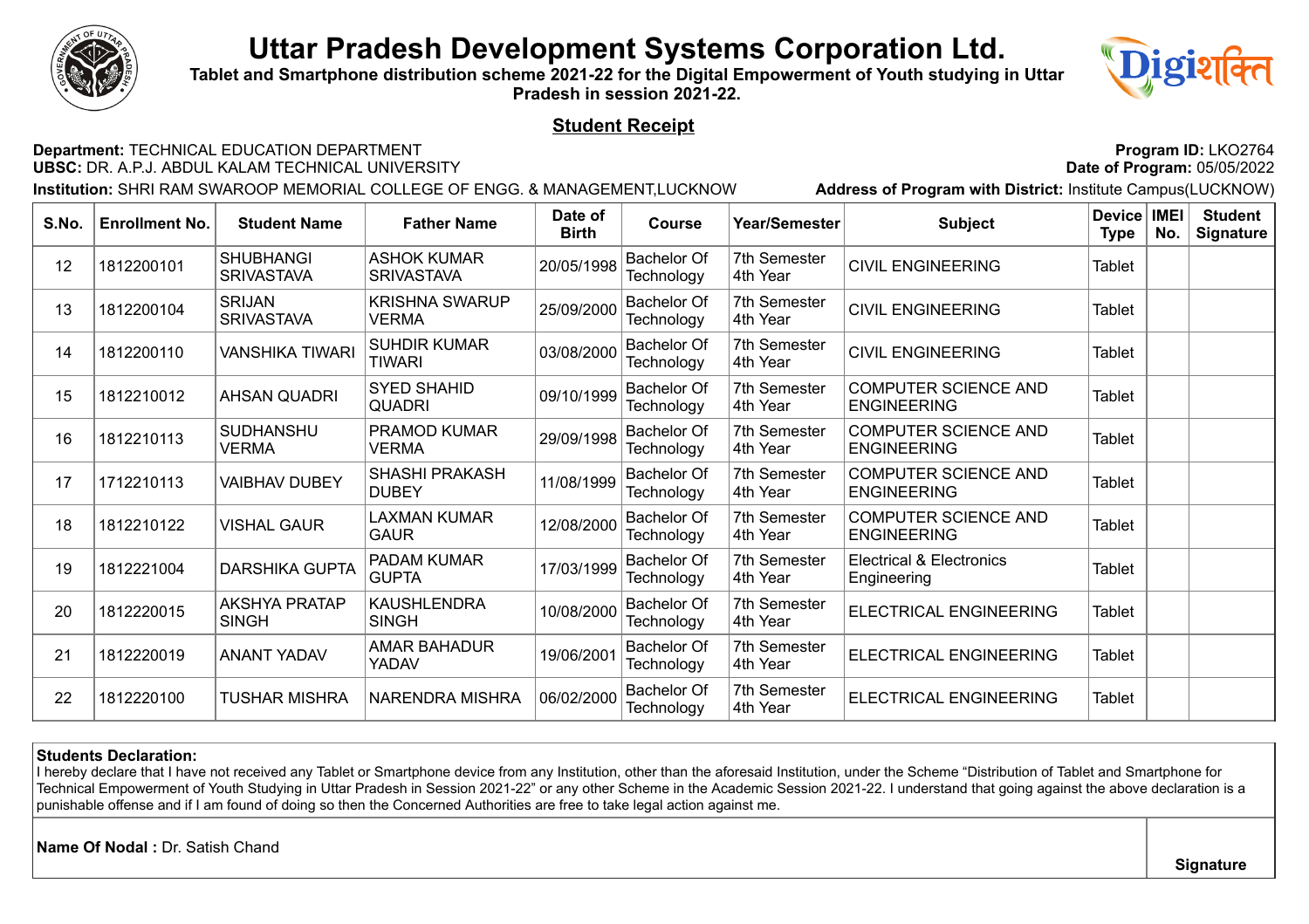

**Tablet and Smartphone distribution scheme 2021-22 for the Digital Empowerment of Youth studying in Uttar Pradesh in session 2021-22.**



### **Student Receipt**

**Department:** TECHNICAL EDUCATION DEPARTMENT **Program Program ID:** LKO2764<br>**UBSC:** DR. A.P.J. ABDUL KALAM TECHNICAL UNIVERSITY **Program**: 05/05/2022 **UBSC: DR. A.P.J. ABDUL KALAM TECHNICAL UNIVERSITY** 

**Institution:** SHRI RAM SWAROOP MEMORIAL COLLEGE OF ENGG. & MANAGEMENT,LUCKNOW **Address of Program with District:** Institute Campus(LUCKNOW)

| S.No. | <b>Enrollment No.</b> | <b>Student Name</b>                                | <b>Father Name</b>                    | Date of<br><b>Birth</b> | <b>Course</b>                    | Year/Semester            | <b>Subject</b>                                                       | Device   IMEI<br>Type | No. | <b>Student</b><br><b>Signature</b> |
|-------|-----------------------|----------------------------------------------------|---------------------------------------|-------------------------|----------------------------------|--------------------------|----------------------------------------------------------------------|-----------------------|-----|------------------------------------|
| 23    | 1812231024            | <b>ANSHIKA</b><br><b>BHUPENDRA</b><br><b>SINGH</b> | <b>BPB SINGH</b>                      | 17/09/2000              | <b>Bachelor Of</b><br>Technology | 7th Semester<br>4th Year | <b>ELECTRONICS AND</b><br><b>COMMUNICATION</b><br><b>ENGINEERING</b> | Tablet                |     |                                    |
| 24    | 1812231028            | <b>ARUNDHATI</b><br><b>RAJENDRAN</b>               | <b>RAMANATHAN</b><br><b>RAJENDRAN</b> | 20/06/2000              | <b>Bachelor Of</b><br>Technology | 7th Semester<br>4th Year | <b>ELECTRONICS AND</b><br><b>COMMUNICATION</b><br><b>ENGINEERING</b> | Tablet                |     |                                    |
| 25    | 1901220319003         | <b>ASHOK</b><br><b>CHAUDHARI</b>                   | RAMBAHADUR<br>CHAUDHARI               | 15/07/1999              | <b>Bachelor Of</b><br>Technology | 7th Semester<br>4th Year | <b>ELECTRONICS AND</b><br><b>COMMUNICATION</b><br><b>ENGINEERING</b> | <b>Tablet</b>         |     |                                    |
| 26    | 1812231118            | <b>SHIV KUMAR PAL</b>                              | <b>PRATIPAL SINGH</b>                 | 15/11/2000              | <b>Bachelor Of</b><br>Technology | 7th Semester<br>4th Year | <b>ELECTRONICS AND</b><br><b>COMMUNICATION</b><br><b>ENGINEERING</b> | Tablet                |     |                                    |
| 27    | 1812231136            | <b>SPARSHI GUPTA</b>                               | <b>DEEP KUMAR GUPTA</b>               | 17/02/2000              | <b>Bachelor Of</b><br>Technology | 7th Semester<br>4th Year | <b>ELECTRONICS AND</b><br><b>COMMUNICATION</b><br><b>ENGINEERING</b> | Tablet                |     |                                    |
| 28    | 1812213005            | <b>ABDUL HADI</b>                                  | <b>SHER MOHAMMAD</b>                  | 22/08/2000              | <b>Bachelor Of</b><br>Technology | 7th Semester<br>4th Year | Information Technology                                               | Tablet                |     |                                    |
| 29    | 1812213010            | <b>ABHISHEK</b><br><b>SHARMA</b>                   | <b>SURENDRA SHARMA</b>                | 12/05/2000              | <b>Bachelor Of</b><br>Technology | 7th Semester<br>4th Year | Information Technology                                               | Tablet                |     |                                    |
| 30    | 1812213026            | <b>APOORV TEWARI</b>                               | <b>PREM PRAKASH</b><br>TEWARI         | 25/02/2001              | <b>Bachelor Of</b><br>Technology | 7th Semester<br>4th Year | Information Technology                                               | Tablet                |     |                                    |
| 31    | 1812213029            | <b>ARYAMA SINGH</b>                                | N P SINGH                             | 26/10/2000              | <b>Bachelor Of</b><br>Technology | 7th Semester<br>4th Year | Information Technology                                               | Tablet                |     |                                    |

#### **Students Declaration:**

I hereby declare that I have not received any Tablet or Smartphone device from any Institution, other than the aforesaid Institution, under the Scheme "Distribution of Tablet and Smartphone for Technical Empowerment of Youth Studying in Uttar Pradesh in Session 2021-22" or any other Scheme in the Academic Session 2021-22. I understand that going against the above declaration is a punishable offense and if I am found of doing so then the Concerned Authorities are free to take legal action against me.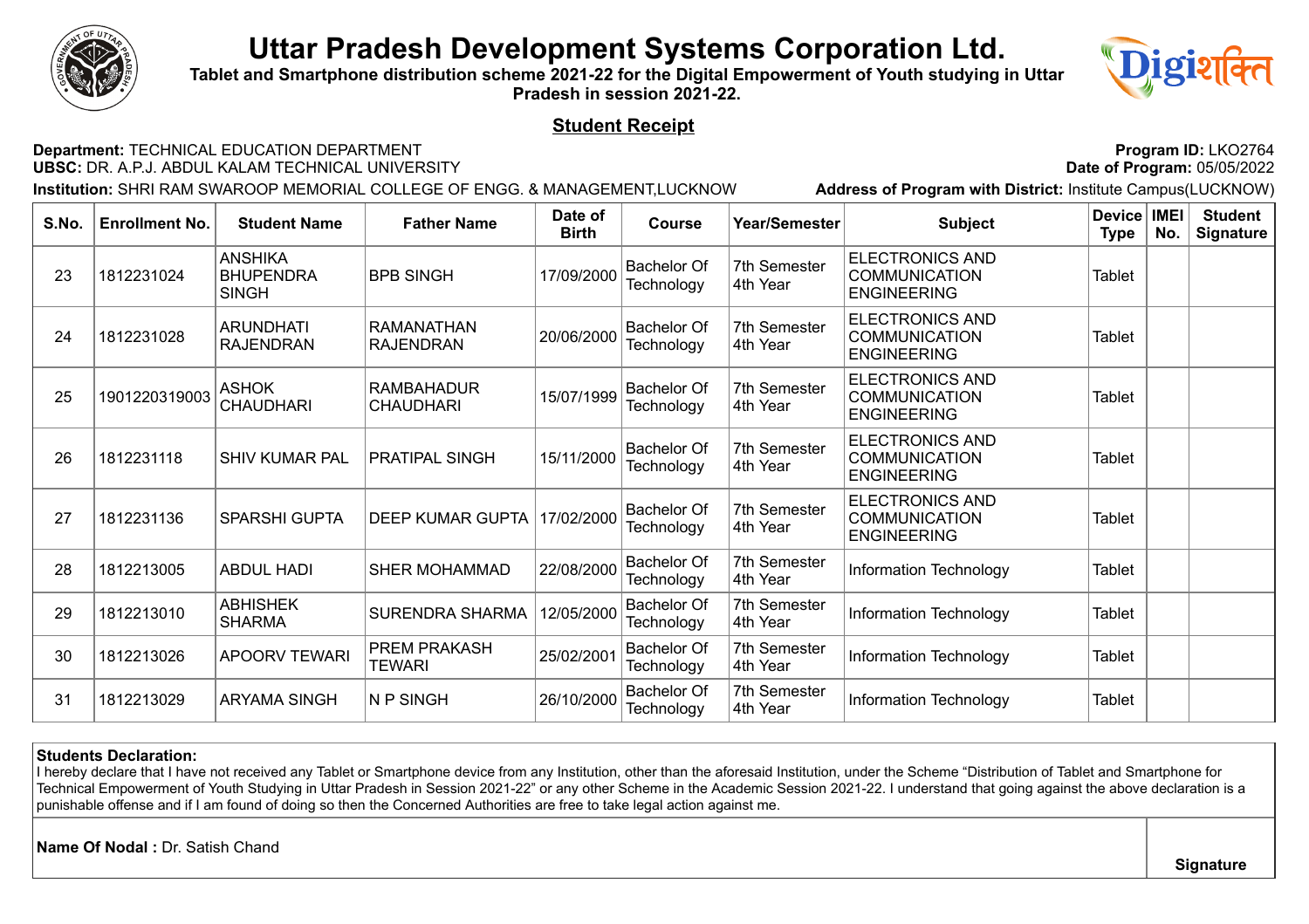

**Tablet and Smartphone distribution scheme 2021-22 for the Digital Empowerment of Youth studying in Uttar Pradesh in session 2021-22.**



### **Student Receipt**

**Department:** TECHNICAL EDUCATION DEPARTMENT **Program Program ID:** LKO2764<br>**UBSC:** DR. A.P.J. ABDUL KALAM TECHNICAL UNIVERSITY **Program**: 05/05/2022 **UBSC: DR. A.P.J. ABDUL KALAM TECHNICAL UNIVERSITY** 

**Institution:** SHRI RAM SWAROOP MEMORIAL COLLEGE OF ENGG. & MANAGEMENT,LUCKNOW **Address of Program with District:** Institute Campus(LUCKNOW)

| S.No. | <b>Enrollment No.</b> | <b>Student Name</b>                   | <b>Father Name</b>                           | Date of<br><b>Birth</b> | <b>Course</b>                    | Year/Semester            | <b>Subject</b>         | <b>Device</b><br>Type | <b>IMEI</b><br>No. | <b>Student</b><br><b>Signature</b> |
|-------|-----------------------|---------------------------------------|----------------------------------------------|-------------------------|----------------------------------|--------------------------|------------------------|-----------------------|--------------------|------------------------------------|
| 32    | 1812213034            | <b>AYUSH KISHORE</b><br><b>MISHRA</b> | <b>AMIT MISHRA</b>                           | 09/09/1999              | <b>Bachelor Of</b><br>Technology | 7th Semester<br>4th Year | Information Technology | Tablet                |                    |                                    |
| 33    | 1812213050            | <b>INDRESH</b><br><b>SRIVASTAVA</b>   | <b>MUKESH</b><br><b>SRIVASTAVA</b>           | 07/02/2000              | <b>Bachelor Of</b><br>Technology | 7th Semester<br>4th Year | Information Technology | Tablet                |                    |                                    |
| 34    | 1812213051            | <b>ISHA SWAROOP</b>                   | <b>MAYANK</b>                                | 24/12/1999              | <b>Bachelor Of</b><br>Technology | 7th Semester<br>4th Year | Information Technology | Tablet                |                    |                                    |
| 35    | 1812213052            | JAHNVEE YADAV                         | <b>RAM SHANKER</b><br>YADAV                  | 16/11/2000              | <b>Bachelor Of</b><br>Technology | 7th Semester<br>4th Year | Information Technology | Tablet                |                    |                                    |
| 36    | 1812213057            | <b>KAUSHAL PANDEY</b>                 | KAMAL CHANDRA<br><b>PANDEY</b>               | 25/11/1999              | <b>Bachelor Of</b><br>Technology | 7th Semester<br>4th Year | Information Technology | Tablet                |                    |                                    |
| 37    | 1812213061            | <b>NAMAN SAHAI</b>                    | <b>SANJEEV KUMAR</b>                         | 02/12/1999              | <b>Bachelor Of</b><br>Technology | 7th Semester<br>4th Year | Information Technology | Tablet                |                    |                                    |
| 38    | 1812213068            | <b>PARTH</b><br><b>SHRESHTHA</b>      | <b>RAKESH KUMAR</b><br><b>GUPTA</b>          | 02/10/2001              | <b>Bachelor Of</b><br>Technology | 7th Semester<br>4th Year | Information Technology | <b>Tablet</b>         |                    |                                    |
| 39    | 1812213071            | PRAKHAR SINGH<br><b>SOMVANSHI</b>     | <b>NEERAJ SINGH</b><br><b>SOMVANSHI</b>      | 28/01/2001              | <b>Bachelor Of</b><br>Technology | 7th Semester<br>4th Year | Information Technology | <b>Tablet</b>         |                    |                                    |
| 40    | 1812213079            | <b>RAJ SINGH</b>                      | <b>AMAR SINGH</b>                            | 10/01/2002              | <b>Bachelor Of</b><br>Technology | 7th Semester<br>4th Year | Information Technology | Tablet                |                    |                                    |
| 41    | 1812213083            | <b>RISHABH SHUKLA</b>                 | <b>SHRI SUSHIL</b><br><b>CHANDRA SHEKHAR</b> | 13/07/2000              | <b>Bachelor Of</b><br>Technology | 7th Semester<br>4th Year | Information Technology | Tablet                |                    |                                    |
| 42    | 1812213085            | <b>SAKSHAM</b><br><b>SHUKLA</b>       | UPENDRA PRAKASH<br><b>SHUKLA</b>             | 19/08/2000              | <b>Bachelor Of</b><br>Technology | 7th Semester<br>4th Year | Information Technology | Tablet                |                    |                                    |

#### **Students Declaration:**

I hereby declare that I have not received any Tablet or Smartphone device from any Institution, other than the aforesaid Institution, under the Scheme "Distribution of Tablet and Smartphone for Technical Empowerment of Youth Studying in Uttar Pradesh in Session 2021-22" or any other Scheme in the Academic Session 2021-22. I understand that going against the above declaration is a punishable offense and if I am found of doing so then the Concerned Authorities are free to take legal action against me.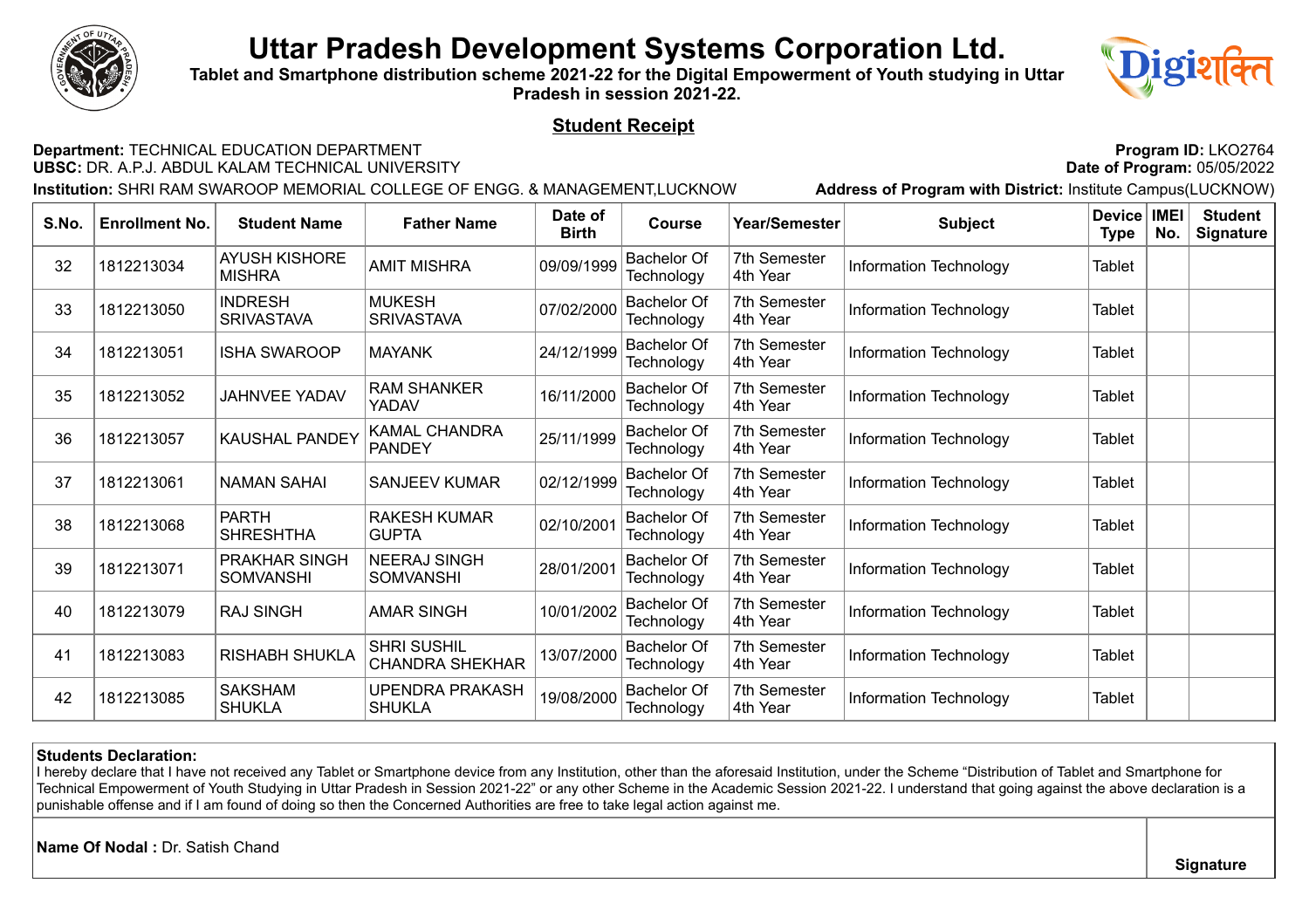

**Tablet and Smartphone distribution scheme 2021-22 for the Digital Empowerment of Youth studying in Uttar Pradesh in session 2021-22.**



### **Student Receipt**

#### **Department:** TECHNICAL EDUCATION DEPARTMENT<br>**UBSC:** DR. A.P.J. ABDUL KALAM TECHNICAL UNIVERSITY **Program Program Program**: 05/05/2022 **UBSC: DR. A.P.J. ABDUL KALAM TECHNICAL UNIVERSITY**

**Institution:** SHRI RAM SWAROOP MEMORIAL COLLEGE OF ENGG. & MANAGEMENT,LUCKNOW **Address of Program with District:** Institute Campus(LUCKNOW)

| S.No. | <b>Enrollment No.</b> | <b>Student Name</b>                   | <b>Father Name</b>                       | Date of<br><b>Birth</b> | <b>Course</b>                    | Year/Semester                   | <b>Subject</b>         | Device   IMEI<br>Type | No. | <b>Student</b><br><b>Signature</b> |
|-------|-----------------------|---------------------------------------|------------------------------------------|-------------------------|----------------------------------|---------------------------------|------------------------|-----------------------|-----|------------------------------------|
| 43    | 1812213103            | <b>SHRIYA KHANNA</b>                  | DHEERAJ KHANNA                           | 28/11/1998              | <b>Bachelor Of</b><br>Technology | 7th Semester<br>4th Year        | Information Technology | Tablet                |     |                                    |
| 44    | 1812213104            | <b>SHUBHAM BHASIN</b>                 | <b>MANOJ KUMAR</b><br><b>BHASIN</b>      | 03/03/2000              | <b>Bachelor Of</b><br>Technology | 7th Semester<br>4th Year        | Information Technology | <b>Tablet</b>         |     |                                    |
| 45    | 1812213106            | <b>SIMRAN KAUR</b>                    | <b>SHYAM SINGH</b>                       | 06/11/2001              | <b>Bachelor Of</b><br>Technology | 7th Semester<br>4th Year        | Information Technology | <b>Tablet</b>         |     |                                    |
| 46    | 1812213114            | <b>SWATI SINGH</b>                    | LATE RAJEEV SINGH                        | 25/10/1998              | <b>Bachelor Of</b><br>Technology | 7th Semester<br>4th Year        | Information Technology | Tablet                |     |                                    |
| 47    | 1812213122            | <b>VIVEK PANDEY</b>                   | <b>CHAKRADHAR</b><br><b>PANDEY</b>       | 10/09/2002              | <b>Bachelor Of</b><br>Technology | 7th Semester<br>4th Year        | Information Technology | Tablet                |     |                                    |
| 48    | 1812240008            | <b>ABHISHEK</b><br><b>SENGUPTA</b>    | TAPAN KUMAR<br><b>SENGUPTA</b>           | 10/01/2000              | <b>Bachelor Of</b><br>Technology | 7th Semester<br>4th Year        | MECHANICAL ENGINEERING | Tablet                |     |                                    |
| 49    | 1812240015            | <b>ADITYA</b><br><b>CHAURASIA</b>     | <b>SATISH CHAURASIA</b>                  | 27/01/2002              | <b>Bachelor Of</b><br>Technology | 7th Semester<br>4th Year        | MECHANICAL ENGINEERING | Tablet                |     |                                    |
| 50    | 1812240022            | <b>AKSHAT NAITHANI</b>                | <b>GIRISH CHANDRA</b><br><b>NAITHANI</b> | 04/07/2001              | <b>Bachelor Of</b><br>Technology | 7th Semester<br>4th Year        | MECHANICAL ENGINEERING | <b>Tablet</b>         |     |                                    |
| 51    | 1812240031            | <b>ANIRUDDHA</b><br><b>SRIVASTAVA</b> | RAJEEV SRIVASTAVA                        | 13/07/2000              | <b>Bachelor Of</b><br>Technology | 7th Semester<br>4th Year        | MECHANICAL ENGINEERING | <b>Tablet</b>         |     |                                    |
| 52    | 1901220409008         | <b>MANISHA</b><br><b>CHAUHAN</b>      | <b>BHARAT LAL</b><br><b>CHAUHAN</b>      | 14/10/1997              | <b>Bachelor Of</b><br>Technology | 7th Semester<br>4th Year        | MECHANICAL ENGINEERING | Tablet                |     |                                    |
| 53    | 1612240149            | <b>RATNESH GUPTA</b>                  | <b>RAKESH KUMAR</b><br><b>GUPTA</b>      | 08/05/1997              | <b>Bachelor Of</b><br>Technology | <b>7th Semester</b><br>4th Year | MECHANICAL ENGINEERING | <b>Tablet</b>         |     |                                    |

#### **Students Declaration:**

I hereby declare that I have not received any Tablet or Smartphone device from any Institution, other than the aforesaid Institution, under the Scheme "Distribution of Tablet and Smartphone for Technical Empowerment of Youth Studying in Uttar Pradesh in Session 2021-22" or any other Scheme in the Academic Session 2021-22. I understand that going against the above declaration is a punishable offense and if I am found of doing so then the Concerned Authorities are free to take legal action against me.